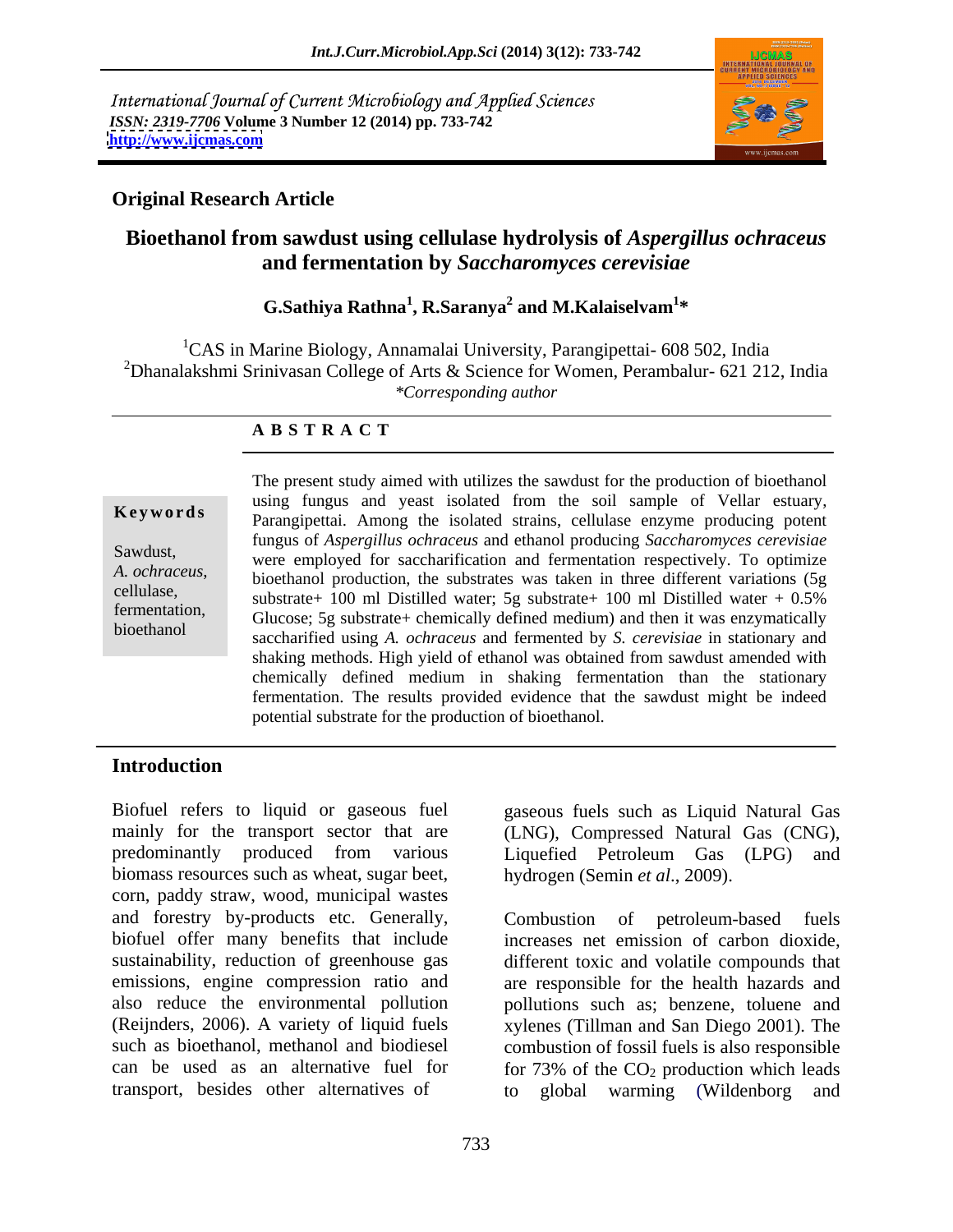renewable materials such as lignucellulosic materials instead of fossil fuels. Bioethanol is a best alternative fuel to replace the The bioethanol production through current fossil fuel, which improves fuel

 $CH_3-CH_2-OH$  or ETOH) is a liquid biofuel production from lignocellulosic and and it can be blended with petrol  $(E_5, E_{10}$ , ellulosic materials. Microorganisms are operating on ethanol results in emission of emphasis on their performance over

substrate has been used that is crops and 1998; Yamane *et al.*, 2002) process is a an economical and efficient method for bioethanol production. The sawdust containing cellulose is the most abundant Hence, to reduce the several impacts of form of organic carbon, synthesized by fossil energy, renewable sources of energy plants and it is a linear polymer, composed have been proposed as alternatives. These of glucose sub-units held together by  $\beta$ -1,4- are sustainable in that they do not pose glucosidic bonds. Cellulosic materials are serious threat to the environment when renewable natural biological resources properly managed. Also they can be which can be used for the production of replaced rapidly by natural on-going biofuels (Zhang *et al*., 2007). Various industries utilize huge volumes of cellulosic was to produce ethanol as a fuel from

Lokhorst, 2005). One of the solutions is to wastes which provide a low-cost and make use of the biofuels that are made from sustainable resource for production of ethanol (Das and Singh, 2004).

combustion and decrease emissions of CO<sub>2,</sub> economically competitive source of energy NOX and hydrocarbons (Rasskazchikova *et al., 2000*; Yasuyuki *et al., al.*, 2004).<br> **al., 2004).** 2011). There are a variety of<br>
biotechnological processes and microbial<br>
Bioethanol (ethyl alcohol, grain alcohol, mechanisms for biological fuel (ethanol) and it can be blended with petrol  $(E_5, E_{10}$ , cellulosic materials. Microorganisms are  $E_{85}$  or used as neat alcohol in engines. required to produce ethanol from When compared to gasoline, higher octane lignocellulosic hydrolysates with a high number and decreased rate of evaporation yield from all sugars present using an made it as an excellent fuel for future economically feasible process. Different advanced flexi-fuel hybrid vehicles (Chum fermentation organisms among bacteria, and Overend, 2001; Kim and Dale, 2005). yeast, and fungi (natural as well as Since ethanol is less carbon-rich than recombinant) have been reviewed (Park *et*  gasoline, internal combustion engines *al.,* 2010; Talebnia *et al.,* 2010) with fewer Green House Gas (GHG). Iignocellulosic hydrolysates. The<br>
simultaneous saccharification and<br>
In biofuel production two categories of fermentation (SSF) (Hari Krishna *et al.*, grains like corn, wheat, sugarcane, favored option for conversion of the soybeans, etc. and the second category lignocellulosic biomass into ethanol using contains waste biomass such as straw, corn different fungus because it provides stover and waste wood. The second category enhanced rates, yields and concentrations of is much more inexpensive because it is a ethanol. There are mainly two processes waste material, it is more ethical to use for involved in the conversion (i) hydrolysis of bioethanol production as compared to the cellulose in the lignocellulosic biomass to first category. Fermentation of sugars produce reducing sugars (hexoses as well as derived from inexpensive wood sawdust is pectoses) and (ii) fermentation of the The bioethanol production through microbial fermentation provides an economically competitive source of energy (Mcaloon *et al.*, 2000; Yasuyuki *et al*., 2011). There are <sup>a</sup> variety of biotechnological processes and microbial mechanisms for biological fuel (ethanol) production from lignocellulosic and cellulosic materials. Microorganisms are required to produce ethanol from emphasis on their performance lignocellulosic hydrolysates. The simultaneous saccharification and fermentation (SSF) (Hari Krishna *et al.,* 1998; Yamane *et al.*, 2002) reducing sugars to ethanol.

processes. The objective of the present study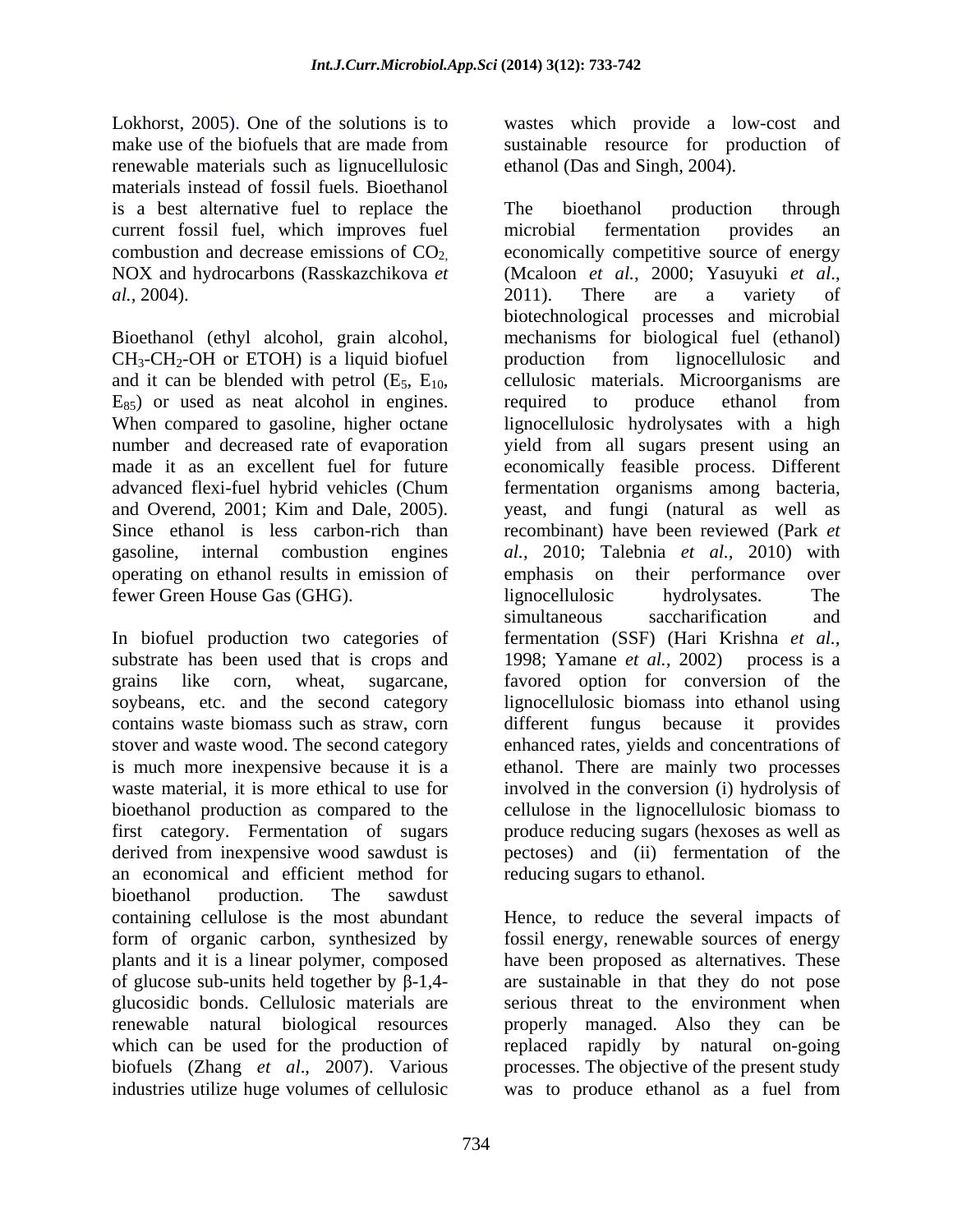renewable sawdust cellulosic wastes through **Isolation of Yeast** microbial extracellular enzymatic hydrolysis and fermentation. The process was carried For isolation of yeast same serial dilution out in two steps saccharification and method was followed and the samples were fermentation, with saccharification at  $30^{\circ}$  C inoculated on selective medium of sterile by *Aspergillus ochraceus* and fermentation by *Saccharomyces cerevisiae* at 30° C. For (YEPD) plates. The plates were incubated at comparative studies stationary and shaking  $30^{\circ}$  C for 5-7 days. methods of fermentation were adopted.

The main of this study includes to collect the mangrove rhizospheric soil from Vellar The agar diffusion method of Hankin and estuary, Parangipettai, India*.* Then, isolate and identify the fungus and yeast screen cellulolytic activities of the isolated (*Saccharomyces cerevisiae*) by standard protocols. And also to determine cellulase carboxyl methyl cellulose (CMC) activity and to find out the potent fungal incorporated into Mandels mineral salt isolates on cellulose supplemented medium.<br>Then, prepare the substrate of sawdust for Then, prepare the substrate of sawdust for solidified with agar (15 g/l). Medium was bio ethanol production. To screen the autoclaved and poured into petri dishes. substrate for the saccharification process Each plate was inoculated by streaking once using potent cellulase enzyme producing across the middle of the plate and incubated fungus and fermentation by *Saccharomyces* at 28 ± 2 °C. Cellulolytic activity was *cerevisiae* in stationary and shaking detected after growth, by flooding the plates fermentation method. with 1% congo red solution for 15 minutes.

In the present study, the rhizospheric soil sample was collected from Vellar estuary for the isolation of fungus. The fungal strains from sediment sample were isolated using serially diluted pour plating technique. One gram of collected soil sample was diluted in 99 ml blank and from the dilution 1 ml was serially diluted to the test tubes containing 9ml of sterile distilled water and dilutions were made up to  $10^{-4}$ . From the each dilution, 1 ml of dilution suspension was washing, t<br>ninette out and plated on sterile Potato overnight. pipette out and plated on sterile Potato<br>Dextrose Agar (PDA). Bacterial Dextrose Agar (PDA). Bacterial contamination was inhibited by adding 0.05% of chloramphenicol in PDA. All plates were incubated at  $25^{\circ}$ C for 5-7 days.

### **Isolation of Yeast**

inoculated on selective medium of sterile Yeast-extract, Peptone and Dextrose  $30^{\circ}$  C for 5-7 days.

### **Screening of cellulase enzyme activity**

**Materials and methods** flooded with 1N sodium chloride solution **Isolation of fungi**<br>
growth of isolate represents cellulase Anagnostakis (1977) was employed to fungi. The medium comprised of 1% carboxyl methyl cellulose (CMC) medium (Mandels *et al*., 1974) and The dye was drained and plates were for another 15 minutes. Clearance around production. The diameter zone of clearance was measured at five different locations and the mean was used to represent cellulase activity of the organism.

### **Preparation of substrate**

<sup>-4</sup> From the each removing the minor impurities by means of . From the each removing the minor impurities by means of The saw dust obtained from a wood mill was processed mechanically to reduce the length of fibers, prior to pretreatment. After washing, they were oven-dried at 60º C for overnight.

### **Pre-treatment of substrates**

The substrates were treated chemically with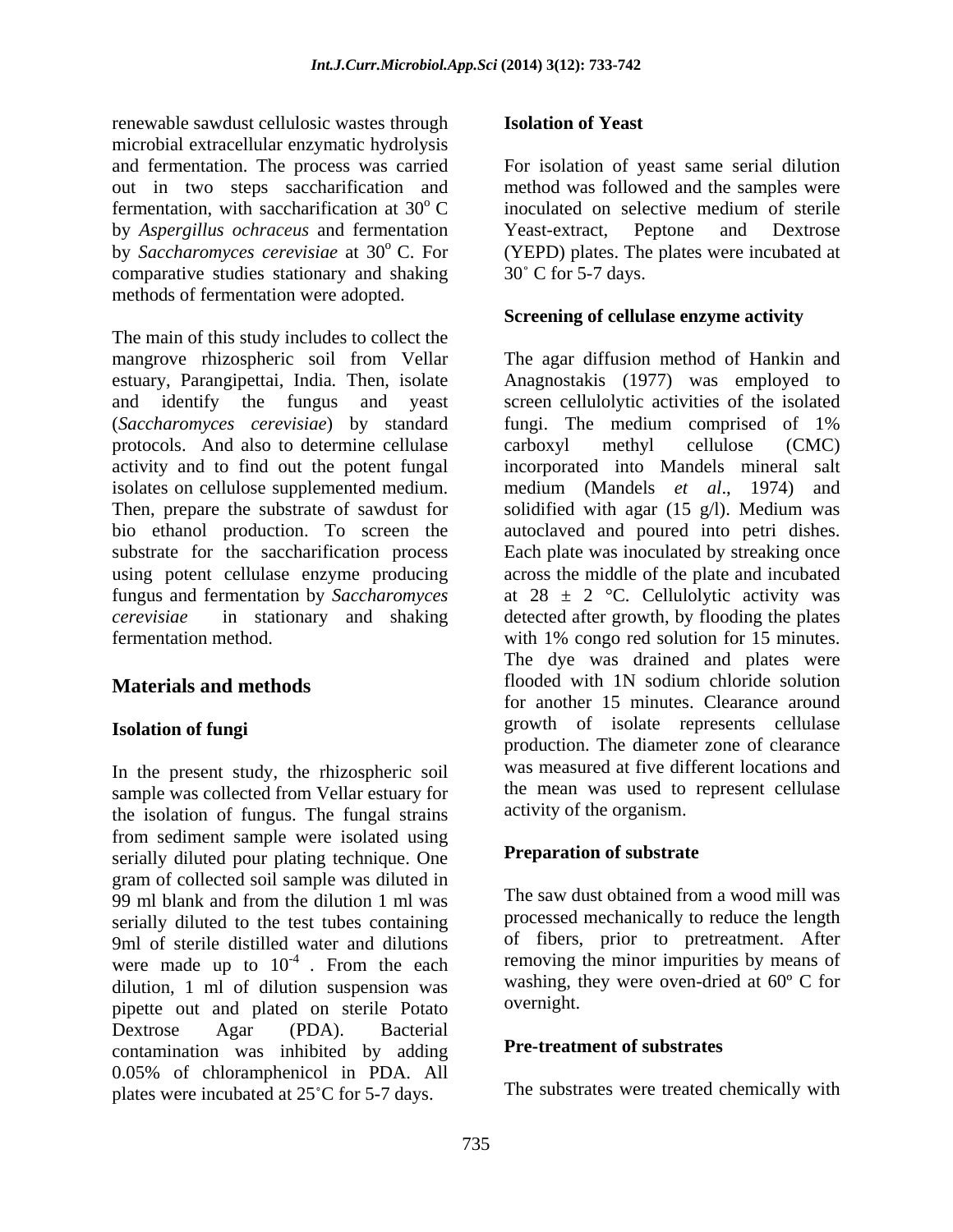1%NaOH for 2 hrs (Solomon *et al*., 1999). The material recovered by filtration was washed with distilled water and dried at  $65^{\circ}$ washed with distilled water and dried at  $65^{\circ}$ <br>C to a constant weight. For saccharification of substrates isolated

The content of total sugar was also before and after fermentation process as Saccharification was carried out in optical density was measured at 490 nm.

Std. OD value x OD value of sample Saccharomycese cerevisiae. Total sugar  $(mg.g-1) =$ Total volume x Weight of the x Volume of sample taken

sample for estimation. **Estimation of Ethanol** (Caputi et al. 1968)

The fermentative production of bioethanol stationary and shaking conditions. The chemically pre-treated substrates were used for all the experiments. In order to optimize taken in three different variations in the following manner (Table-1). obtained values plotted with standard values.

Chemically defined medium (Table-2) was **Result and Discussion** used in experiment-3. All the flasks were autoclaved at 15 lbs for 15 minutes. **Isolation and Identification of fungi**<br>Saccharification and fermentation studies were performed in 250 ml Erlenmeyer flasks in which 5 grams of substrate was taken in to liberate cellulase can be brought about each flask (as presented in Table-1) and

### **Saccharification of substrates by**  *Aspergillus ochraceus*

**Total sugar estimation** producing *A. ochraceus* was employed. The measured in the fermentation medium mycelial mat of A. *ochraceus*. described by Dubios *et al.*, (1956). Briefly, stationary and shaking methods for a period 1ml of prepared substrate sample was taken of six days at  $30^{\circ}$  C and total sugars was in test tube. To this 1 ml of 5% phenol and 5 monitored before and after process. For the ml of concentrated sulphuric acid was shaking method an orbital shaking incubator added. This mixture was incubated at 29° C was employed and shaking was performed at for 15 minutes to develop the color. The  $100$  rpm at  $30^{\circ}$  C. The *A. ochraceus* was The sugar content was determined by using cellulolytic in nature and can hydrolyze D-Glucose as a standard. cellulose present in the substrates to simple For saccharification of substrates isolated fungal culture of potent cellulase enzyme chemically treated substrates were autoclaved and inoculated with sporulating mycelial mat of *A. ochraceus*. Saccharification was carried out in  $\overline{C}$  and total sugars was selected for saccharification as it is sugars which can be fermented. Fermentation was carried out using

**Fermentation Example 2018 Fermentation Example 2018 M** and **Example 2018 M** and **EXAMPLE 2019 M** and **EXAMPLE 2019 M** and **EXAMPLE 2019 M** and **EXAMPLE 2019 M** and **EXAMPLE 2019 M** and **EXAMPLE 2019** was carried out in two steps of fermented medium was taken and underwent saccharification and fermentation by distillation process. Approximately 5ml of bioethanol production the substrates were kept in water bath at 80ºC for 15 minutes, The ethanol content in the fermentation incubation time using chromic acid method adopted by Caputi et al*.* (1968). 10 ml of distillate was collected and combined with 25ml of chromic acid and content was made up to 51ml with sterile distilled water and after cooling read at 600nm. Thus the

# **Result and Discussion**

# **Isolation and Identification of fungi**

fermentation experiments were carried out. fungi like brown rot, white rot and soft rotDegradation of the lignocellulosic complex with the help of microorganisms especially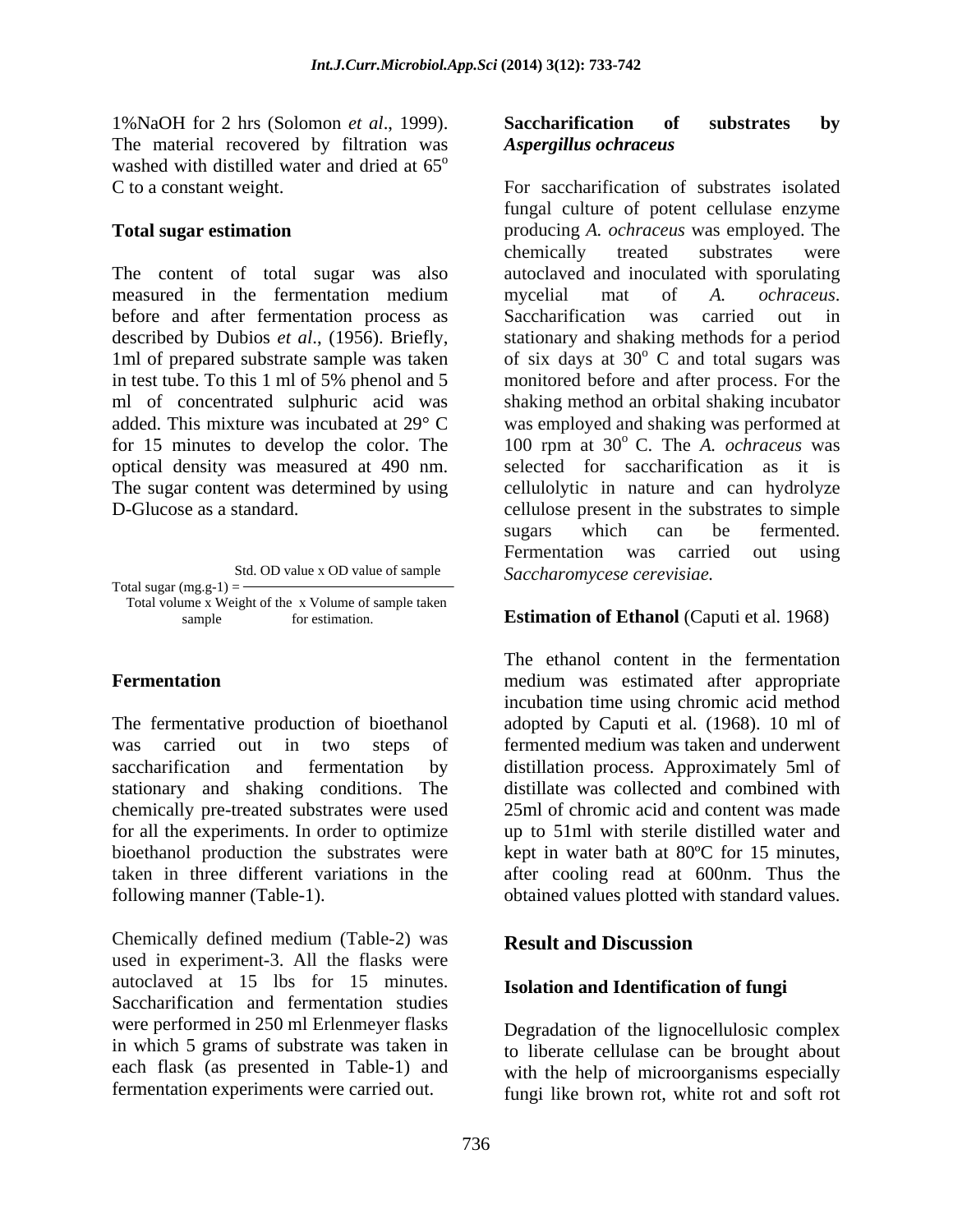fungi. Lignocellulosic materials are cellulase enzyme activity. Among them the renewable, largely unused, and abundantly *A. ochraceus* was showed maximum (8 mm) available sources of raw materials for the zone of enzyme activity and it was selected production of ethanol. It's a potential source for future low-cost ethanol production is to utilize lignocellulosic materials such as **Stationary fermentation** sawdust, crop residues, grasses and trunks

In the present study, totally 6 fungi viz., *Aspergillus amastelodami, Aspergillus* sp*., Aspergillus terreus, Aspergillus* sp., *A.* chemically defined medium, followed by 5g *ochraceus, Penicillium* sp., were isolated and identified by lactophenol cotton blue staining method. The potent cellulase enzyme producing *A. ochraceus* was selected for sawdust saccharification In stationary fermentation ethanol process. The wide diversity of fungal taxa found on mangrove soil samples and the Among three fermentation designs highest predominance of *Aspergillus* and (6g/100g) ethanol production was observed *Penicillium* genera were encountered. The in 5g substrate added with chemically saprophytic condition of the soil samples defined medium, followed by 5g substrate + isolates reinforces their ability to use .05% glucose added medium (4.8g/100g) lignocelluloses as sole carbon source, and the lowest amount was recorded in 5g however not all of the isolated fungi were substrate with distilled water able to secrete significant amounts of (3.5g/100g). These indicating that the cellulase activities for biotechnological use. efficiency of saccharifying and fermenting Most of the authors reported that the enzymes on substrates shows variations in cellulosic degradation of sawdust using fungi for ethanol production (Ojumu et al., 2003; Ali et al., 2011; Kathiresan et al., 2011; Nwakaire et al., 2013).

morphological characteristics (Kregervan

All the isolated fungi were screened for minor fluctuation.

for further saccharification process.

### **Stationary fermentation**

(Millati et al., 2002). In stationary fermenation *A. ochraceus* was used for the sawdust saccharificaation, the highest amount (51%) of total sugar was obtained in 5g substrate added with substrate + .05% glucose added medium (48%) and the lowest amount was recorded in 5g substrate with distilled water (41%).

> In stationary fermentation ethanol production was observed after  $6<sup>th</sup>$  day.  $\phi$  day. substrate with distilled water performance.

# **Shaking fermentation**

**Isolation and Identification of yeast** used for the sawdust saccharification, the Yeast was isolated from soil sample using bobtained in 5g substrate added with selective medium of Yeast extract, Peptone chemically defined medium, followed by 5g and Dextrose (YEPD). The grown yeast substrate + .05% glucose added medium isolates were identified as *Saccharomyces* (54%) and the lowest amount was recorded *cerevisiae* by studying some of the in 5g substrate with distilled water (42%). In shaking fermentation *A. ochraceus* was highest amount (59%) of total sugar was

Rij, 1984). In shaking fermentation comparatively high **Cellulase enzyme activity** stationary method. The total sugar released yield of ethanol was obtained than the was similar to stationary fermentation with a minor fluctuation.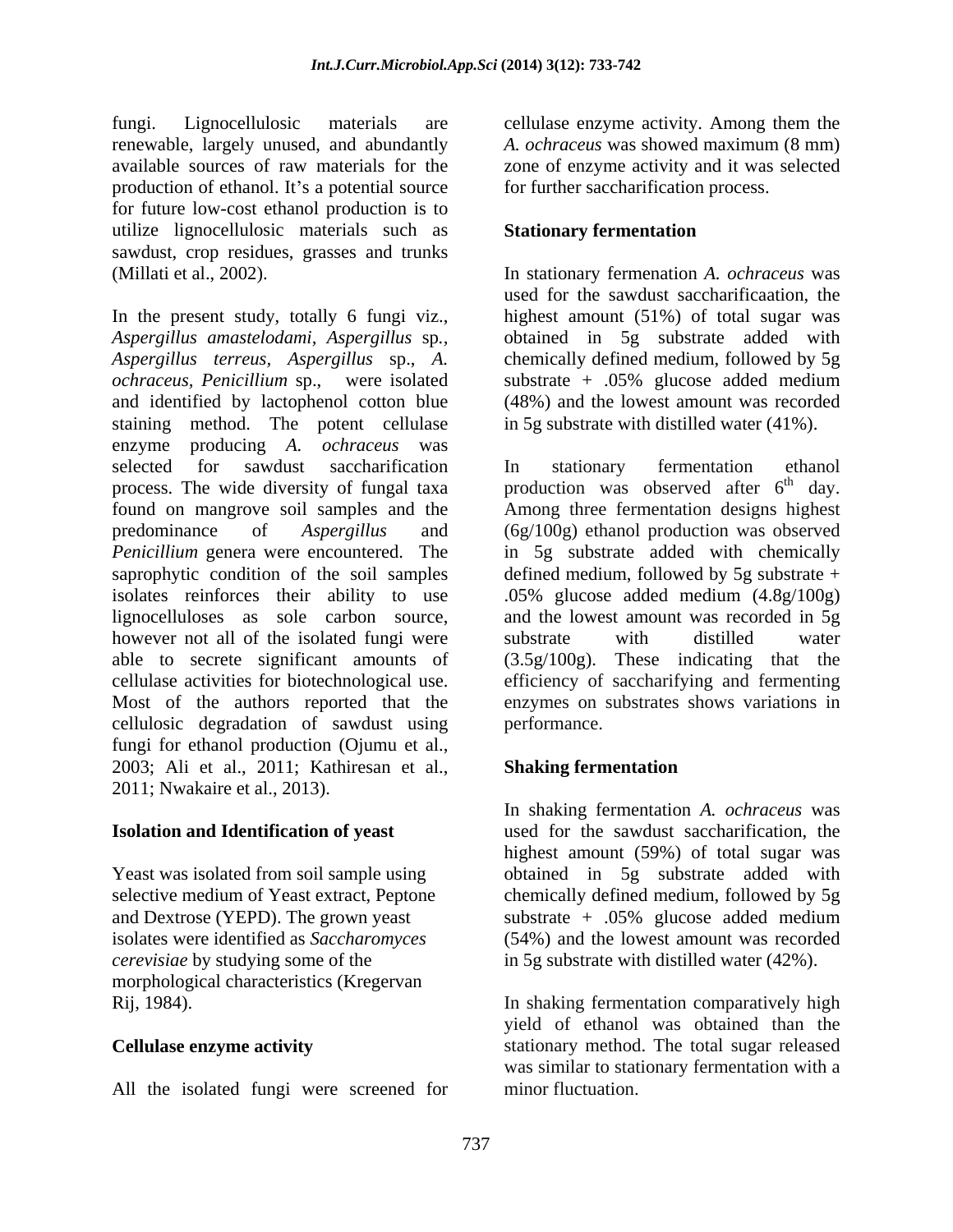| . .      | 5 g substrate                     |
|----------|-----------------------------------|
|          | 100 ml distilled water            |
| <u>.</u> | 5 g substrate                     |
|          | 100 ml distilled water            |
| J.       | $+0.5\%$ glucose<br>5 g substrate |
|          | 100 ml chemically defined         |
|          | Media                             |

**Table.1** Design of fermentation experiments

**Table.2** Composition of chemically defined medium (%)

| L-Glutamic acid                                | 0.03             |
|------------------------------------------------|------------------|
|                                                | 0.11             |
| NH <sub>4</sub> No <sub>3</sub>                | J. 14            |
|                                                |                  |
| $\frac{\text{KH}_2\text{PO}_4}{\text{CaCl}_2}$ | 0.02             |
| MgSO <sub>4</sub>                              | $\Omega$<br>U.UJ |
| Proteose peptone                               | 0.75             |
| FeSO <sub>4</sub>                              |                  |
| MnSO <sub>4</sub>                              |                  |
| ZnSO <sub>4</sub>                              | U.14             |
| Tween 80                                       | $\sim$ $\sim$    |



**Fig.1** Microscopic view of *Aspergillus ochraceus*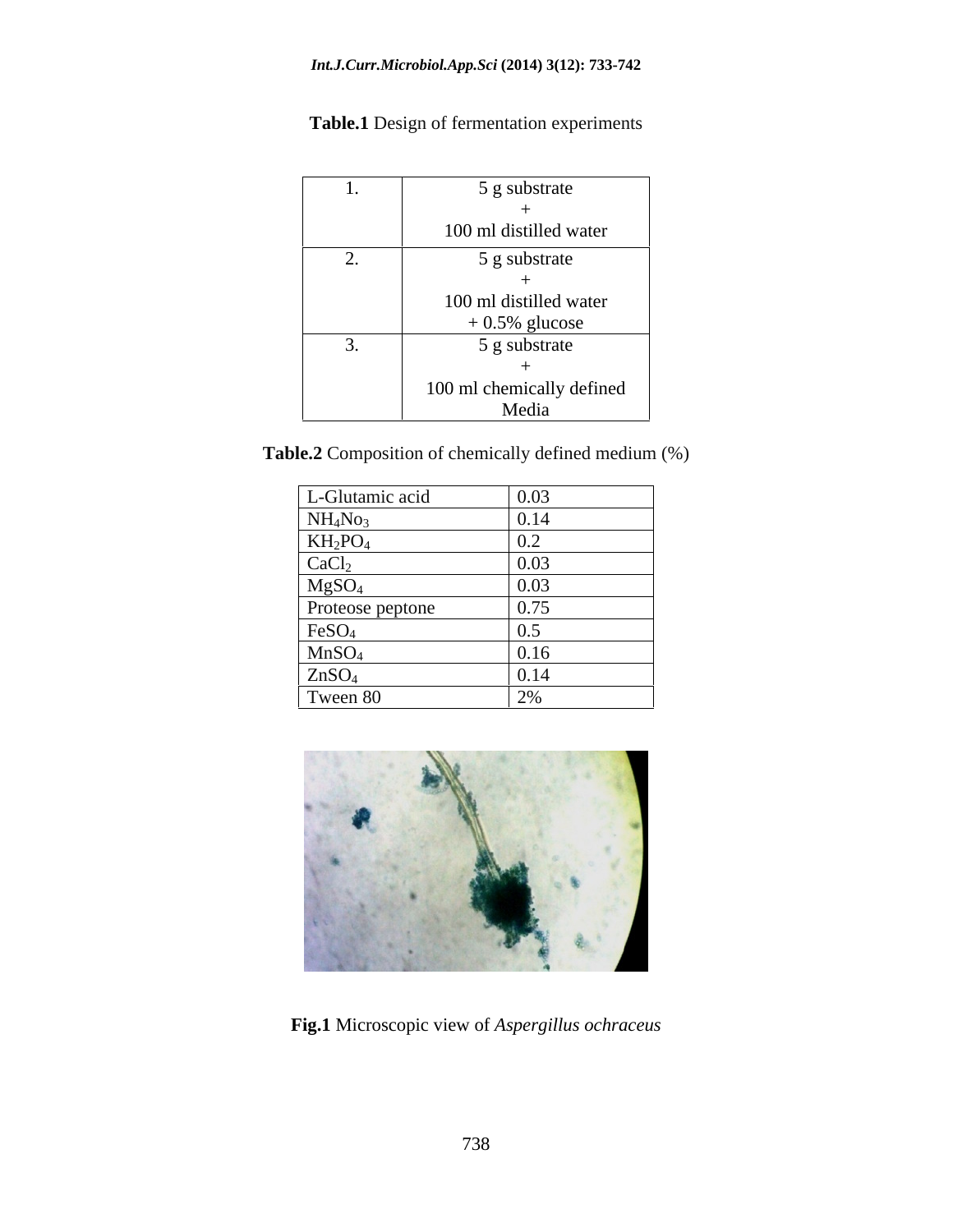

**Fig.2** Cellulase enzyme activity



**Fig.3** *Saccharomyces cerevisiae*



**Fig.4** Experimental setup of ethanol production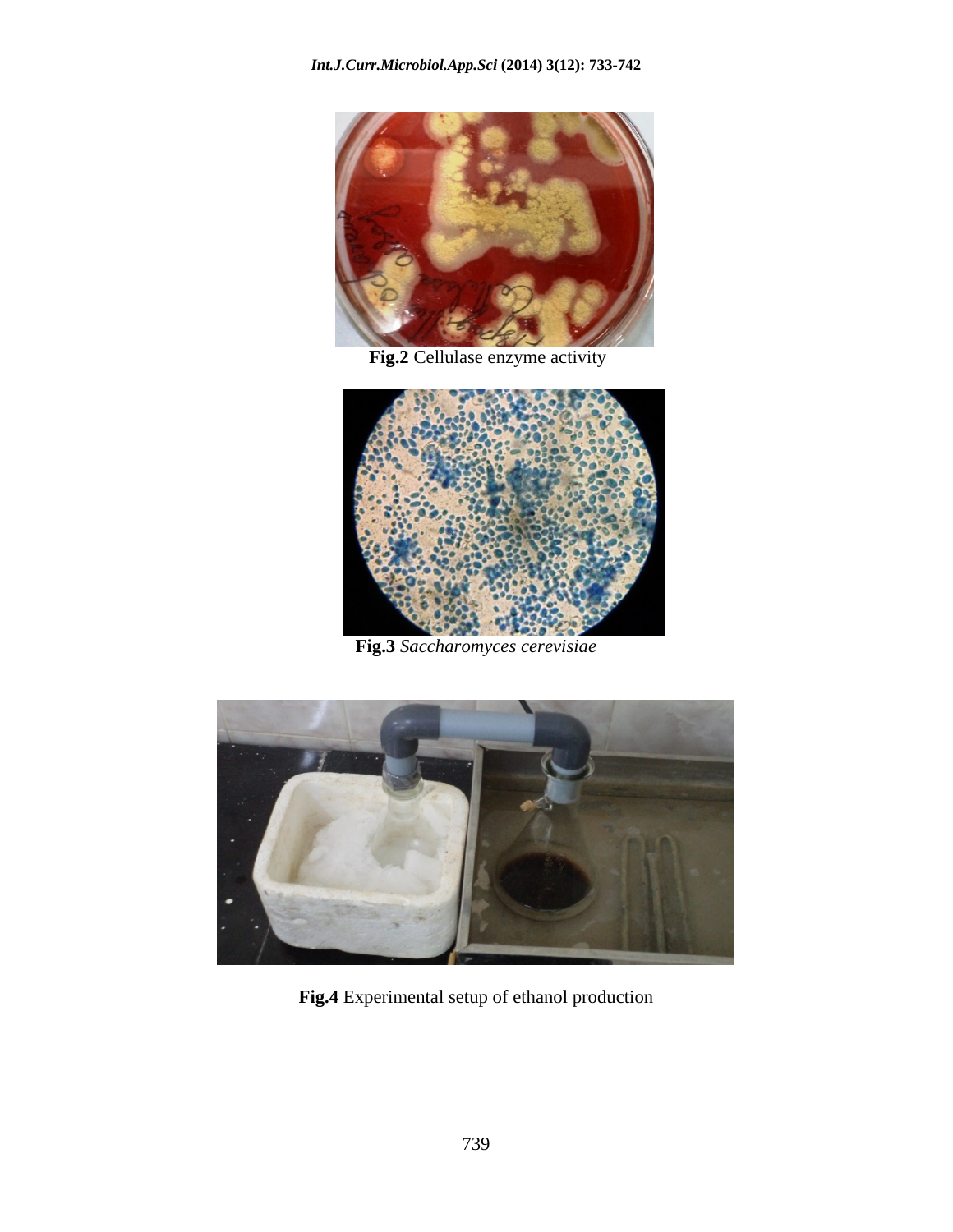

**Fig.5** Total sugar estimation by stationary method using *A. ochraceus*



**Fig.6** Total sugar estimation by shaking method using *A. ochraceus*

With increase in time of fermentation, convert sugar to bioethanol was established. ethanol production increased (7.2g/100g) in Overall, sawdust hydrolyzed by cellulases of 5g substrate added with chemically defined *A. ochraceus* was most productive in terms medium followed by 5g substrate + .05% of ethanol yield and can therefore be glucose added medium (6.5g/100g) and less yield from 5g substrate with distilled water

(4.3g/100g).<br>Sawdust was affirmed as a good substrate Authors are thankful to Prof. K. Kathiresan, for energy production particularly in the activity and the supremacy of the cellulases used to hydrolysing the biomass wastes to fermentable sugars finally *S. cereviciae*

convert sugar to bioethanol was established.<br>Overall, sawdust hydrolyzed by cellulases of harnessed in biofuel production.

### **Acknowledgements**

production of bioethanol. While <sup>A</sup>*. ochraceus* demonstrates <sup>a</sup> high cellulase Authors are thankful to Prof. K. Kathiresan, Dean, Faculty of Marine Sciences and the authorities of Annamalai University for providing necessary facilities and Ministry of Human Resource and Development, Govt. of India, New Delhi for financial support to carry out this work.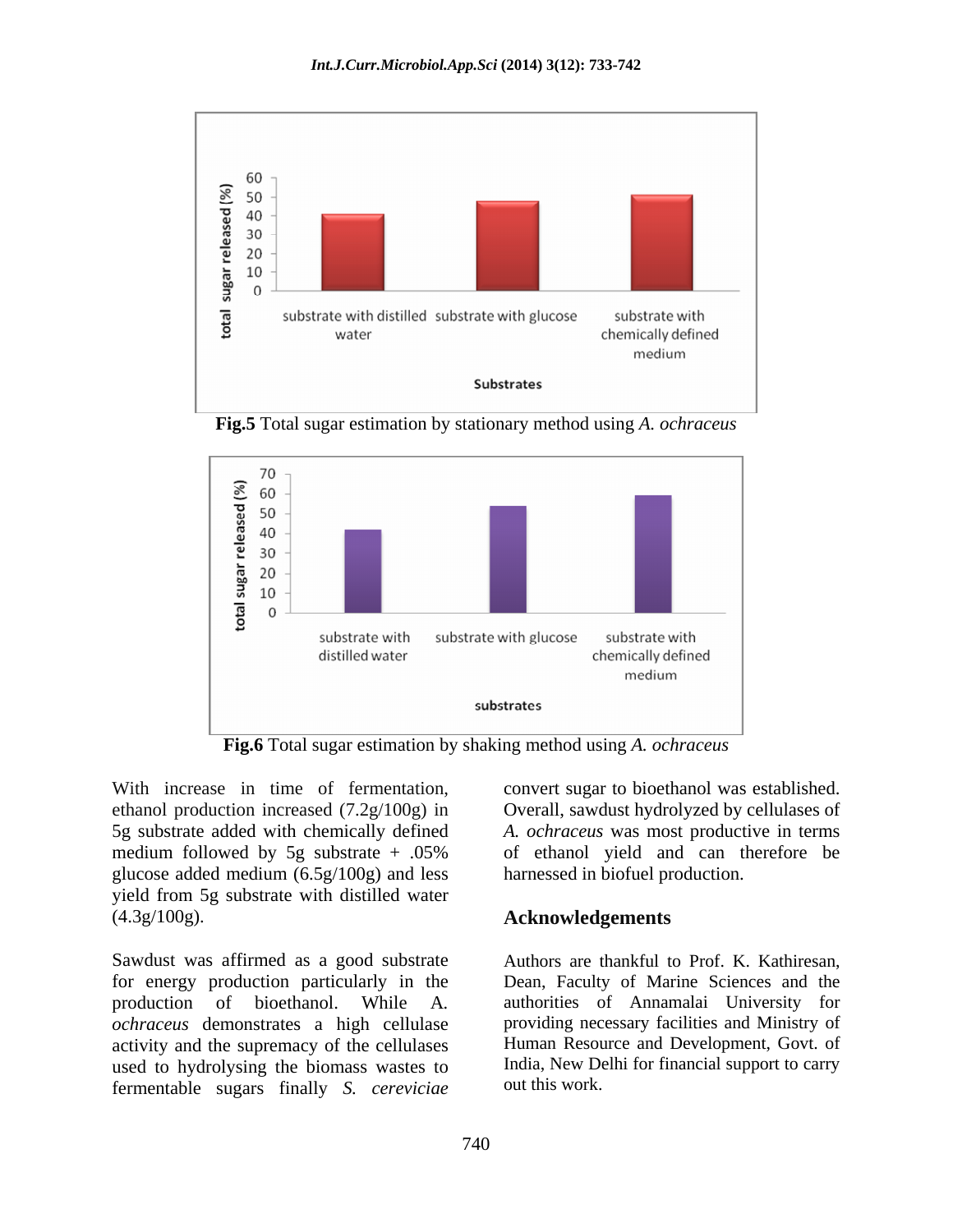- Ali, M.N., M.K., Mohd and Mohiuddin M., Pharma and Bio Sciences, 2(2): 321-<br>331. 28: 475- 489.  $28:475-489.$
- Caputi, A. J., and Ueda M. Brown T., 1968.
- 
- Das, H., and Singh S.K., 2004. Usefull 16:1471-93.
- Dubios, M., K.A., Gilles J.K., Hamilton substances. Anal. Chem., 28: 350-356.
- Gharphuray, M.M., Y.H., Lee and Fan L.T.,
- Hankin, L., and Anagnostakis S., 1977. Solid media containing carboxyl Biochem., 38(4): 515–522. cellulase activity of microorganisms.
- Hari Krishna, S., K., Prasanthi G.V., Chowdary and Ayyanna C., 1998.
- Kathiresan, K., K., Saravanakumar and Senthilraja P., 2011. Bio-ethanol production by marine yeasts isolated

**References** from coastal mangrove sediment. International Multidisciplinary Research Journal, 1(1): 19-24.

- 2011. Ethanol fuel production through Kim, S., and Dale B.E., 2005. microbial extracellular enzymatic Environmental aspects of ethanol hydrolysis and fermentation from derived from no-tilled corn grain: Non renewable agrobased cellulosic renewable energy consumption and wastes. International Journal of green house gas emissions. Biomass Kim, S., and Dale B.E., 2005. derived from no-tilled corn grain: Non Bioenergy, 28: 475- 489.
- Spectrophotometric determination of taxonomic study third revised and ethanol in wine. Am. J. Enol. Vitic., enlarged edition. (Eds.), Elsevier, 19: 160-165. Kregervan Rij, N.J.W., 1984. The Yeasts. A enlarged edition. (Eds.), Elsevier, Amsterdam.
- Chum, H.L., and Overend R.P., 2001. Mandels, M., L., Atontz and Nystrom J., Biomass and renewable fuels. Fuel 1974. Enzymatic hydrolysis of waste Process. Technol., 71 and 187- 195. cellulose. Biotechnol. Bioeng. Symp., 16: 1471-93.
	- byproducts from cellulosic wastes of Mcaloon, A., F., Taylor W., Yee K., Ibsen agriculture and food industry-a critical and Wooley R., 2000. Determining appraisal. Crit. Rev. Food Sci. Nutr., 44(2): 77-89. corn starch and lignocellulosic P.A., Rebers and Smith F., 1956. Colorimetric method for Research Centre, Wyndmoor P.A., determination of sugars and related and National Renewable Energy the cost of producing ethanol from corn starch and lignocellulosic feedstocks. Report No. NREL/TP- 580-28893. Eastern Regional Laboratory, Golden Co.
	- 1983. Structural modification of M.J., 2002. Effect of pH, time and lignocellulosic by treatement to enhance enzymatic hydrolysis. Biotechnol., 25: 157-170. hydrolysates for fermentation by Millati, R., C., Niklasson and Taherzadeh temperature of over liming detoxification of dilute-acid *Saccharomyces cerevisiae*, Process Biochem., 38(4): 515–522.
	- methyl cellulose to detect CM Mwakaire, J.N., S.L., Ezeoha and J. Gen. Microbiol., 98: 109-15. Nwakaire, J.N., S.L., Ezeoha and Ugwuishiwu B.O., 2013. Production of cellulosic ethanol from wood sawdust, Agric. Eng. Int.: CIGR Journal, 15(3): 136-140.
	- Simultaneous saccharification and Ojumu, T.V., B.O., Solomon E., Betiku fermentation of pretreatment S.K., Layokun and Amigun B., 2003. sugarcane leave to ethanol. Process Cellulase production by *Aspergillus*  Biocham., 33(8): 825-830. *flavus* L. isolate NSPR 101 fermented in sawdust, bugasse and corn cob. Afr. J. Biotech., 2: 150-152.
		- Park, I., I., Kim K., Kang H., Sohn I., Rhee